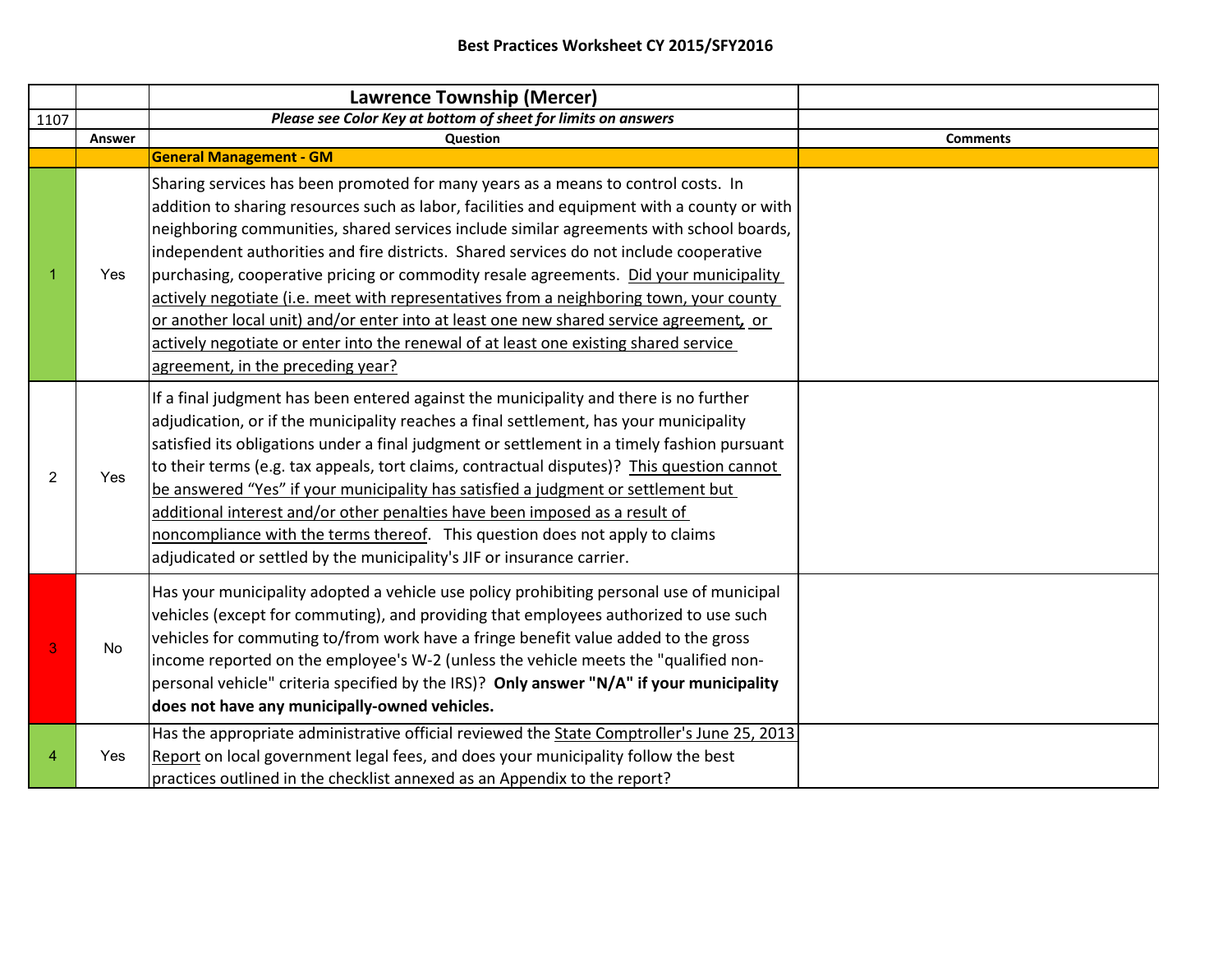|      |        | <b>Lawrence Township (Mercer)</b>                                                                                                                                                                                                                                                                                                                                                                                                                                                                                                                                                                                                                                                                       |                 |
|------|--------|---------------------------------------------------------------------------------------------------------------------------------------------------------------------------------------------------------------------------------------------------------------------------------------------------------------------------------------------------------------------------------------------------------------------------------------------------------------------------------------------------------------------------------------------------------------------------------------------------------------------------------------------------------------------------------------------------------|-----------------|
| 1107 |        | Please see Color Key at bottom of sheet for limits on answers                                                                                                                                                                                                                                                                                                                                                                                                                                                                                                                                                                                                                                           |                 |
|      | Answer | Question                                                                                                                                                                                                                                                                                                                                                                                                                                                                                                                                                                                                                                                                                                | <b>Comments</b> |
|      | Yes    | Does your municipality maintain an up-to-date municipal website containing at minimum<br>the following: past three years adopted budgets; the current year's proposed budget<br>(including the full adopted budget for the current year when approved by the governing<br>body); most recent annual financial statement and audits; notification(s) for solicitation of<br>bids and RFPs; and meeting dates, minutes and agendas for the governing body, planning<br>board, board of adjustment and all commissions?                                                                                                                                                                                    |                 |
|      | No     | Does your municipality require its elected officials to attend on an annual basis at least<br>one instructional course covering the responsibilities and obligations of elected officials<br>(for example: ethics, municipal finance, labor relations, risk management, shared services,<br>purchasing, land use administration, personnel, technology etcetera)? This item may be<br>satisfied either through a course approved for continuing education credit by DLGS, or in-<br>house education provided by a professional, vendor or staff member (provided they have<br>significant expertise in their profession and routinely prepare public presentations).                                    |                 |
|      | Yes    | With regard to your municipality's collective bargaining agreements that replaced<br>contracts expiring on or after 1/1/11, is the overall impact of the aggregate economic<br>costs limited to an average increase of 2% or less per year over the contract term?                                                                                                                                                                                                                                                                                                                                                                                                                                      |                 |
|      | No     | A municipality's participation in FEMA's National Flood Insurance Program Community<br>Rating System can lead to significant flood insurance premium reductions for its<br>homeowners. An explanation of the program may be found on FEMA's website at<br>http://www.fema.gov/national-flood-insurance-program/national-flood-insurance-<br>program-community-rating-system, and more information on how the NJDEP's statewide<br>CRS coordinator can assist with improving your rating can be found at<br>http://www.nj.gov/dep/floodcontrol/about.htm. Does your municipality have, or is your<br>municipality in the process of attaining, a Community Rating System ranking of at least<br>Class 9? |                 |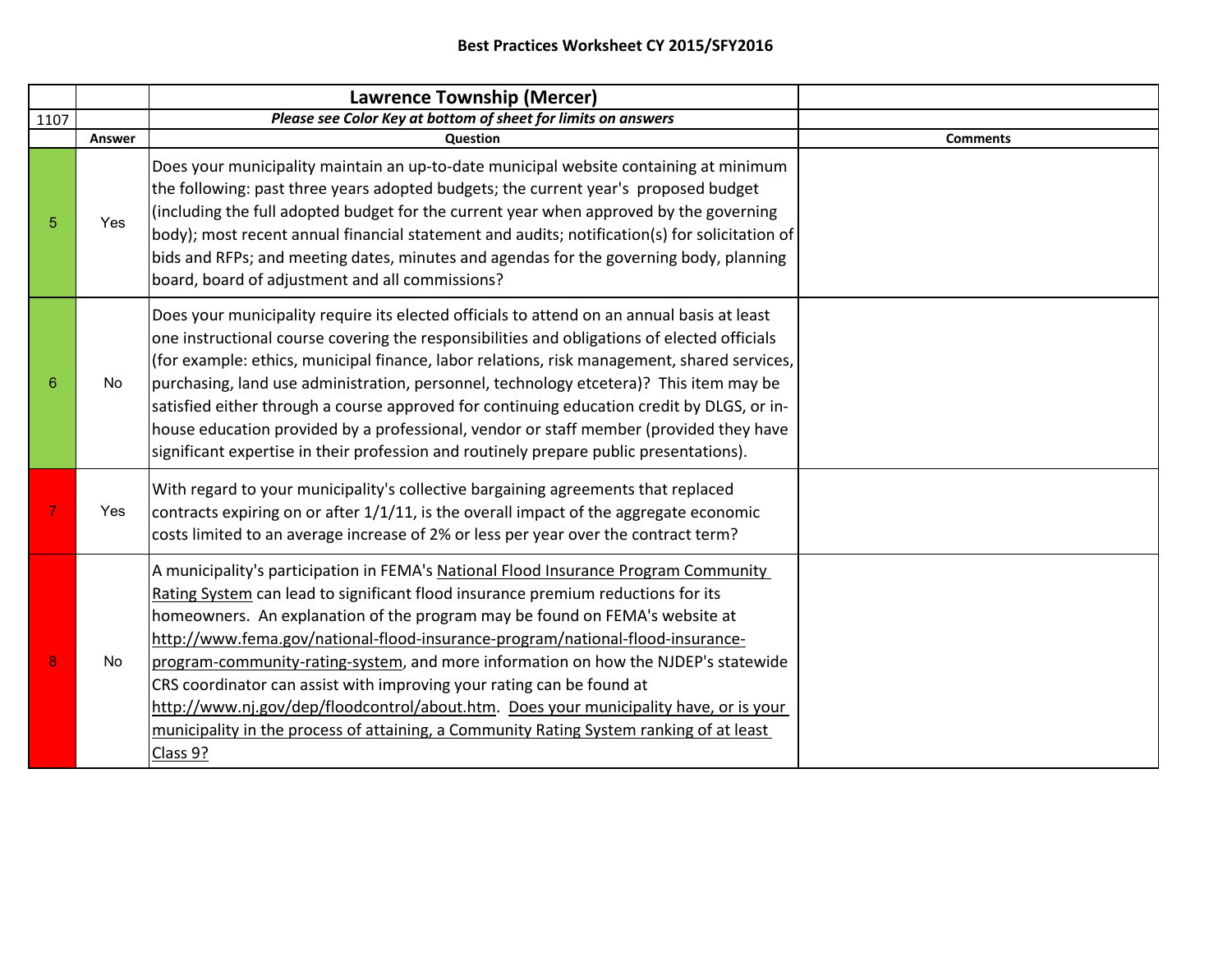|      |            | <b>Lawrence Township (Mercer)</b>                                                                                                                                                                                                                                                                                                                                                                                                                                                                                                                                                                                                                                                                                                                                                                                                                                                                                                                                                                                                                                                                                                                                                                                      |                 |
|------|------------|------------------------------------------------------------------------------------------------------------------------------------------------------------------------------------------------------------------------------------------------------------------------------------------------------------------------------------------------------------------------------------------------------------------------------------------------------------------------------------------------------------------------------------------------------------------------------------------------------------------------------------------------------------------------------------------------------------------------------------------------------------------------------------------------------------------------------------------------------------------------------------------------------------------------------------------------------------------------------------------------------------------------------------------------------------------------------------------------------------------------------------------------------------------------------------------------------------------------|-----------------|
| 1107 |            | Please see Color Key at bottom of sheet for limits on answers                                                                                                                                                                                                                                                                                                                                                                                                                                                                                                                                                                                                                                                                                                                                                                                                                                                                                                                                                                                                                                                                                                                                                          |                 |
|      | Answer     | Question                                                                                                                                                                                                                                                                                                                                                                                                                                                                                                                                                                                                                                                                                                                                                                                                                                                                                                                                                                                                                                                                                                                                                                                                               | <b>Comments</b> |
| 9    | <b>Yes</b> | If the ratio of assessed values to market values in your municipality is presently less than<br>65%, is your municipality in the process of conducting a reassessment or revaluation?                                                                                                                                                                                                                                                                                                                                                                                                                                                                                                                                                                                                                                                                                                                                                                                                                                                                                                                                                                                                                                  |                 |
| 10   | Yes        | The Local Government Ethics Law, designed to ensure transparency in government,<br>requires local government officers to file Financial Disclosure Forms. Compliance by local<br>elected officials is particularly important. Have all of your local elected officials filed their<br>Financial Disclosure Form in 2015 that covers the 2014 calendar year?                                                                                                                                                                                                                                                                                                                                                                                                                                                                                                                                                                                                                                                                                                                                                                                                                                                            |                 |
| 11   | Yes        | Many municipalities have created one or more authorities (including fire districts, utilities<br>authorities, redevelopment authorities, housing authorities, port authorities, etc.) to<br>provide greater focus and attention on addressing a public need, or to reduce governing<br>body burdens. While creation of an authority is often appropriate, and many authorities<br>successfully fulfill their missions, authorities with weak membership or insufficient local-<br>level monitoring can become wasteful, inefficient and unresponsive to the public they<br>serve. N.J.S.A. 40A:5A-20 allows a local governing body to dissolve an authority subject to<br>certain parameters and with Local Finance Board approval. Municipalities should at least<br>annually assess the authority or authorities they created and publicly discuss their<br>findings and conclusions. Findings and conclusions should address whether the<br>authority's continued existence is appropriate, and whether the authority is appropriately<br>and efficiently serving its residents. Does the governing body meet at least once annually<br>to discuss an assessment of the authority or authorities they have created? |                 |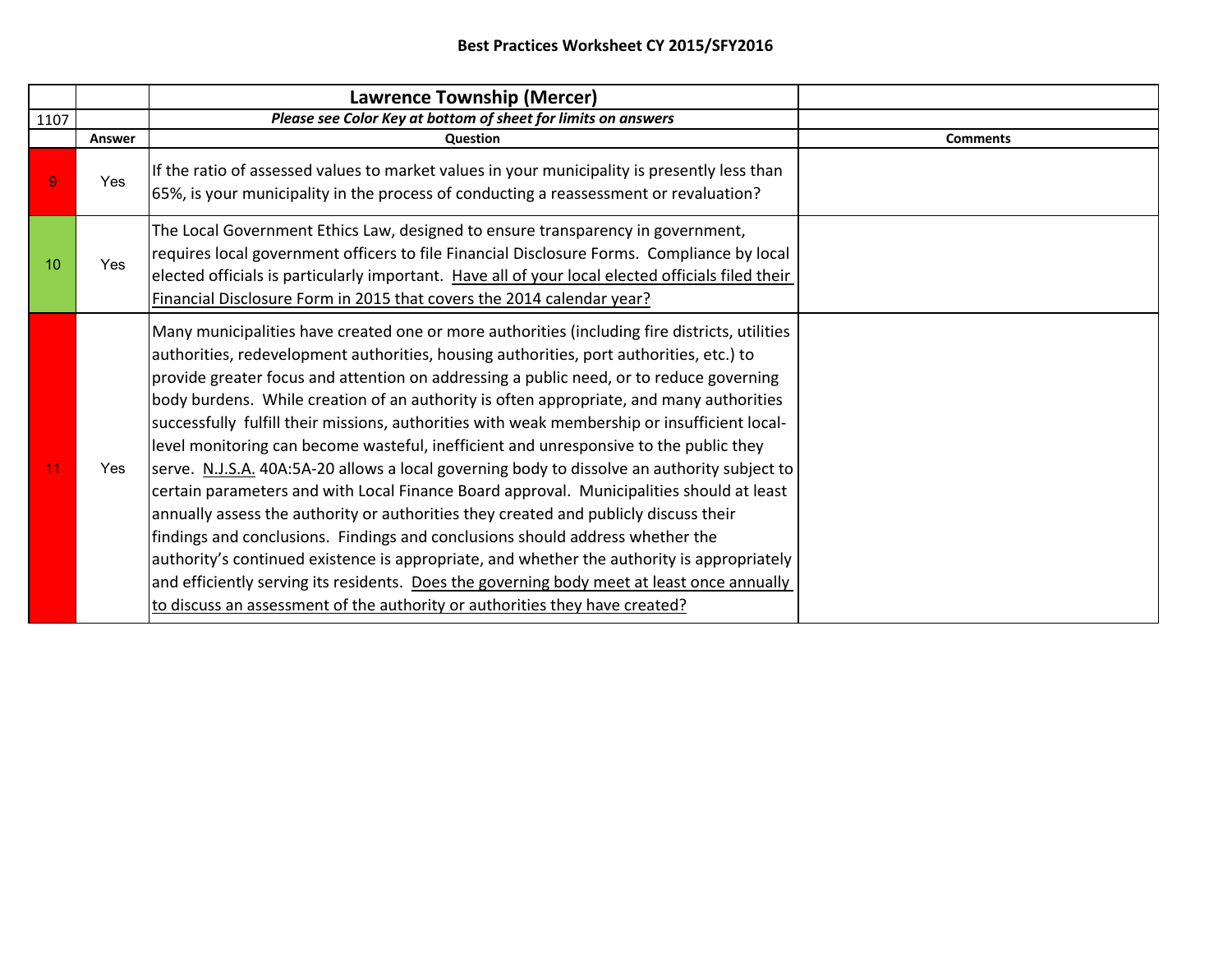|      |        | <b>Lawrence Township (Mercer)</b>                                                                                                                                                                                                                                                                                                                                                                                                                                                                                                                                                                                                                                                                                                                                                                                                                   |                                                                                       |
|------|--------|-----------------------------------------------------------------------------------------------------------------------------------------------------------------------------------------------------------------------------------------------------------------------------------------------------------------------------------------------------------------------------------------------------------------------------------------------------------------------------------------------------------------------------------------------------------------------------------------------------------------------------------------------------------------------------------------------------------------------------------------------------------------------------------------------------------------------------------------------------|---------------------------------------------------------------------------------------|
| 1107 |        | Please see Color Key at bottom of sheet for limits on answers                                                                                                                                                                                                                                                                                                                                                                                                                                                                                                                                                                                                                                                                                                                                                                                       |                                                                                       |
|      | Answer | Question                                                                                                                                                                                                                                                                                                                                                                                                                                                                                                                                                                                                                                                                                                                                                                                                                                            | <b>Comments</b>                                                                       |
|      |        | Finance & Audit - FA                                                                                                                                                                                                                                                                                                                                                                                                                                                                                                                                                                                                                                                                                                                                                                                                                                |                                                                                       |
| 12   | Yes    | Internal accounting control processes, procedures and authorizations are designed to<br>safeguard assets and to limit the risk of loss or misstatement. 1) Are internal accounting<br>control processes, procedures and authorizations documented and communicated to<br>staff; and 2) Does your Administrator/Manager or CFO, as appropriate, evaluate and<br>discuss risk assessment annually with your governing body or an appropriate<br>subcommittee thereof (such as the Audit or Finance Committee) with a focus on<br>developing and updating accounting control processes, procedures and authorizations? If<br>you selected "yes", please state in the Comment section in the approximate date of the<br>discussion and whether the discussion was with the governing body or, if with a<br>subcommittee thereof, name the subcommittee. | Meeting of Governing Body July 21, 2015 during<br>discussion of 2014 Report of Audit. |
| 13   | Yes    | In Local Finance Notice 2007-5, the Division issued guidance concerning the collection and<br>accounting of fees by mayors for the performance of marriage and civil union ceremonies.<br>If your municipality's mayor collects fees for performing weddings and civil unions, are<br>the guidelines on pages 2 and 3 of LFN 2007-5 being followed?                                                                                                                                                                                                                                                                                                                                                                                                                                                                                                 |                                                                                       |
| 14   | No     | Does your municipality have a Finance Committee (or equivalent) made up of one or<br>more members of the governing body and other appropriate personnel, as may be<br>needed, that meets at least quarterly and discusses all significant financial issues? If you<br>answer "Yes", phrase state in the Comment section the approximate date of your<br>municipality's most recent Finance Committee meeting.                                                                                                                                                                                                                                                                                                                                                                                                                                       |                                                                                       |
| 15   | Yes    | Audit findings address areas needing improvement. Ignoring these findings devalues the<br>process; therefore, municipalities should correct noted deficiencies. Have all audit<br>findings from the 2013 audit been 1) identified in the corrective action plan and 2)<br>addressed such that they are not repeated in the 2014 audit? If the answer is no, please<br>list the repeat findings in the comments section. Only answer "N/A" if there were no<br>audit findings in 2013. If your municipality wishes to appeal the result of this question,<br>the Director shall determine based on the comment(s) whether the finding(s) is/are<br>sufficiently material to warrant a "no" answer.                                                                                                                                                   |                                                                                       |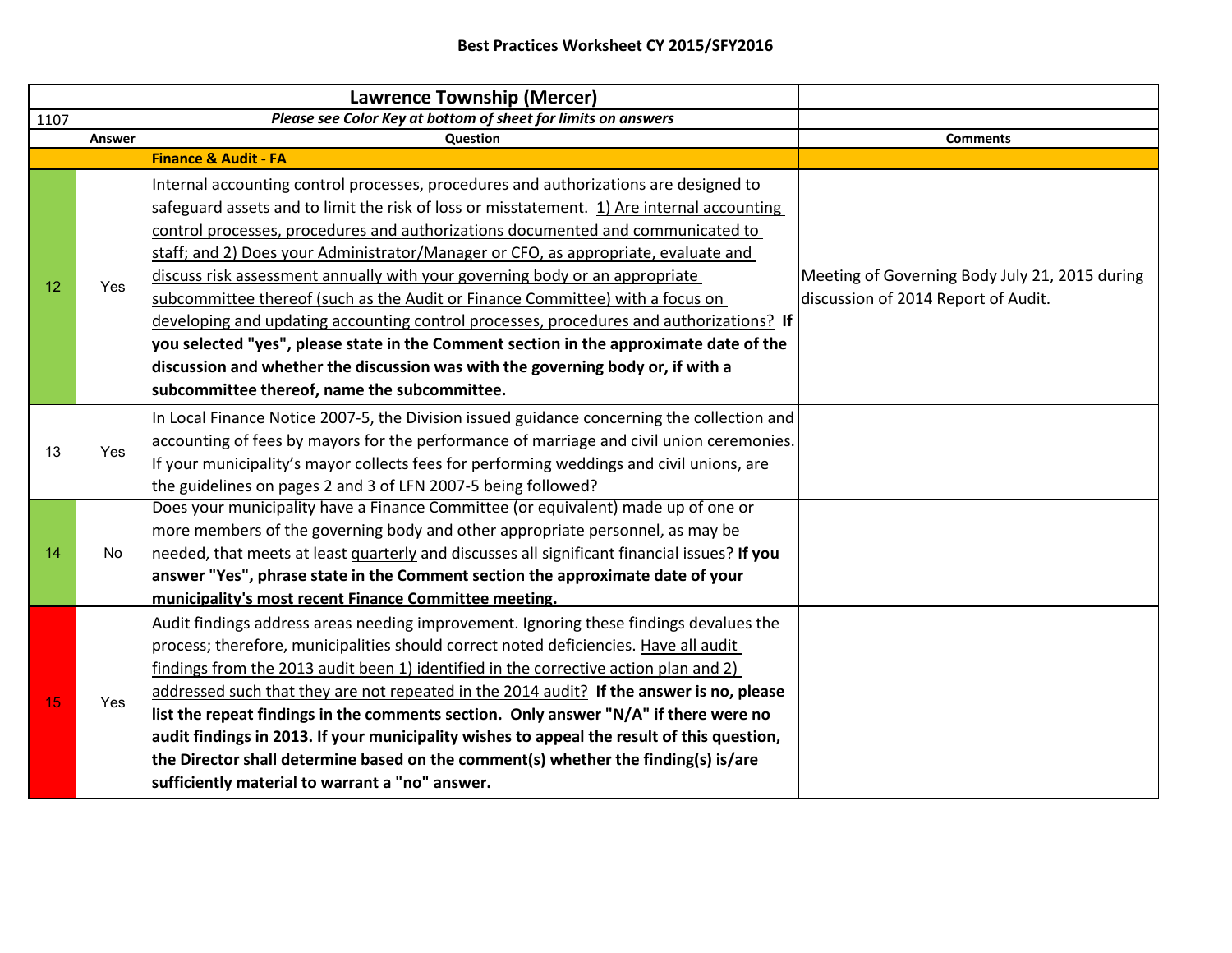|      |            | Lawrence Township (Mercer)                                                                                                                                                                                                                                                                                                                                                                                                                                                                                                                                                                                                                                                                                                                                                                                                                                                                                                                                                                                                                                                                                                                                                                                                                                                                                                                                                                                                                                                                                                                                                                                                        |                 |
|------|------------|-----------------------------------------------------------------------------------------------------------------------------------------------------------------------------------------------------------------------------------------------------------------------------------------------------------------------------------------------------------------------------------------------------------------------------------------------------------------------------------------------------------------------------------------------------------------------------------------------------------------------------------------------------------------------------------------------------------------------------------------------------------------------------------------------------------------------------------------------------------------------------------------------------------------------------------------------------------------------------------------------------------------------------------------------------------------------------------------------------------------------------------------------------------------------------------------------------------------------------------------------------------------------------------------------------------------------------------------------------------------------------------------------------------------------------------------------------------------------------------------------------------------------------------------------------------------------------------------------------------------------------------|-----------------|
| 1107 |            | Please see Color Key at bottom of sheet for limits on answers                                                                                                                                                                                                                                                                                                                                                                                                                                                                                                                                                                                                                                                                                                                                                                                                                                                                                                                                                                                                                                                                                                                                                                                                                                                                                                                                                                                                                                                                                                                                                                     |                 |
|      | Answer     | <b>Question</b>                                                                                                                                                                                                                                                                                                                                                                                                                                                                                                                                                                                                                                                                                                                                                                                                                                                                                                                                                                                                                                                                                                                                                                                                                                                                                                                                                                                                                                                                                                                                                                                                                   | <b>Comments</b> |
| 16   | Yes        | The CFO should be capable of preparing the annual financial statement, annual debt<br>statement and budget schedules. Excessive auditor assistance on these documents could<br>create a perception that the auditor is not truly independent of the client in auditing the<br>client's financial statements. At a minimum, each CFO should prepare balanced and<br>reconciled financial records including books of original entry, general ledgers, subsidiary<br>ledgers and other computer reports that accurately analyze and reflect the municipality's<br>financial position. These records should have sufficient detail for an accountant with<br>sufficient knowledge of New Jersey's municipal accounting system to extract information<br>necessary to prepare financial and debt statements. This requires that, within acceptable<br>tolerance, all financial transactions (cash and non-cash) be posted in the general ledger<br>and that all general ledger accounts be supported by subsidiary ledgers, reports,<br>reconciliations or are otherwise analyzed. A "yes" answer is appropriate if 1) your CFO<br>prepares the annual financial statement, annual debt statement and annual budget, or 2)<br>your CFO presents balanced and reconciled financial records, or 3) you are retaining<br>outside assistance to do so from an individual or entity separate from your municipality's<br>audit firm. Please note that item #2 cannot count as a "yes" answer if the Report of Audit<br>contains comments and recommendations regarding the General Ledger or Cash Account<br>balances not being reconciled. |                 |
| 17   |            | Grant programs can create a significant burden on a municipality's cash flow if program<br>expenses are either not timely reimbursed or are charged to other operating accounts                                                                                                                                                                                                                                                                                                                                                                                                                                                                                                                                                                                                                                                                                                                                                                                                                                                                                                                                                                                                                                                                                                                                                                                                                                                                                                                                                                                                                                                   |                 |
|      | <b>Yes</b> | instead of to the grant. Are all grant revenues, along with their corresponding<br>appropriations, reviewed at least quarterly to determine that all program expenses have<br>1) been filed for reimbursement and 2) have been properly charged to the grant, with<br>follow up communication to grantor agencies in instances where payments are delayed?                                                                                                                                                                                                                                                                                                                                                                                                                                                                                                                                                                                                                                                                                                                                                                                                                                                                                                                                                                                                                                                                                                                                                                                                                                                                        |                 |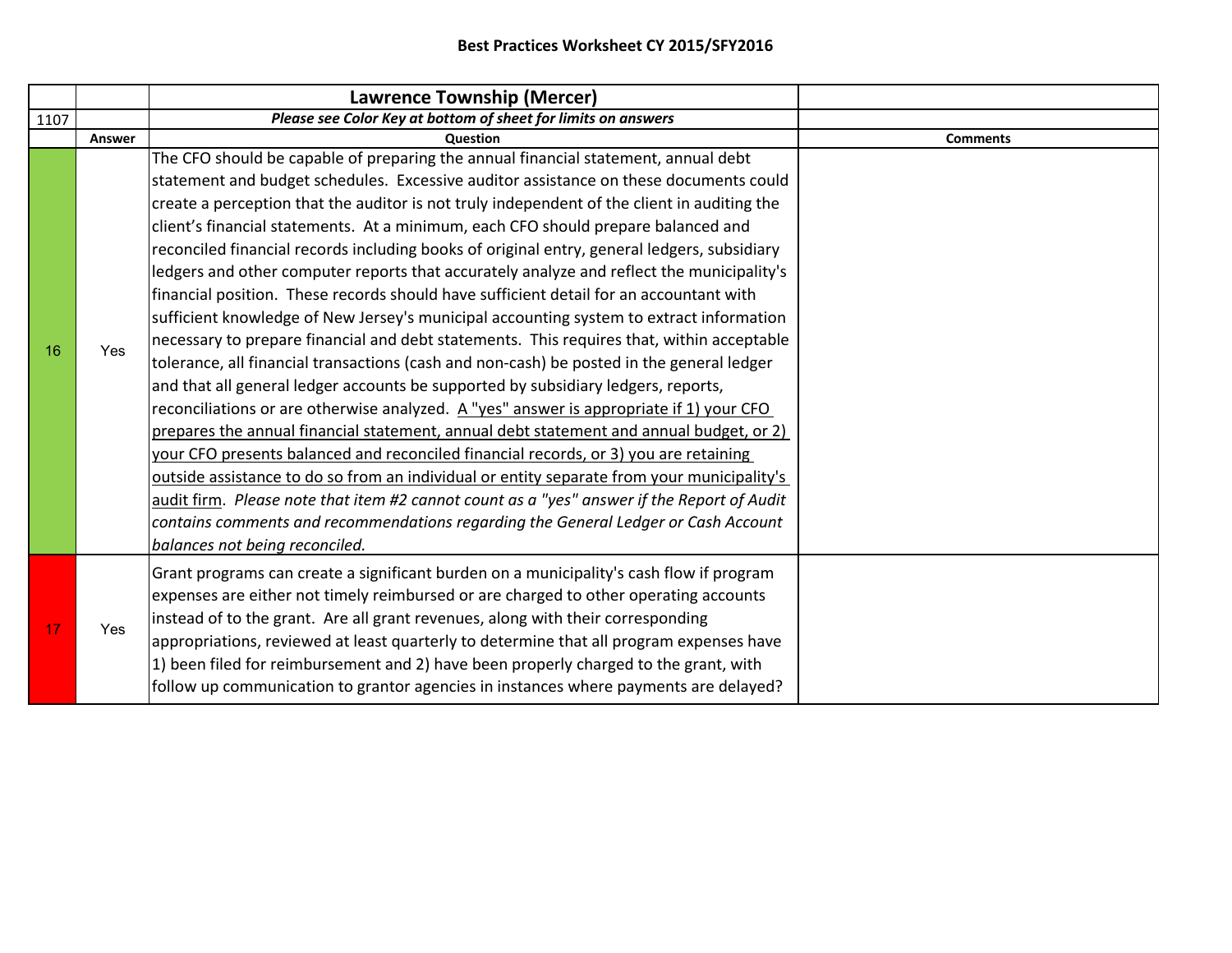|      |        | <b>Lawrence Township (Mercer)</b>                                                                                                                                                                                                                                                                                                                                                                                                                                                                                                                                                                                                                                                                                                                                                                           |                 |
|------|--------|-------------------------------------------------------------------------------------------------------------------------------------------------------------------------------------------------------------------------------------------------------------------------------------------------------------------------------------------------------------------------------------------------------------------------------------------------------------------------------------------------------------------------------------------------------------------------------------------------------------------------------------------------------------------------------------------------------------------------------------------------------------------------------------------------------------|-----------------|
| 1107 |        | Please see Color Key at bottom of sheet for limits on answers                                                                                                                                                                                                                                                                                                                                                                                                                                                                                                                                                                                                                                                                                                                                               |                 |
|      | Answer | Question                                                                                                                                                                                                                                                                                                                                                                                                                                                                                                                                                                                                                                                                                                                                                                                                    | <b>Comments</b> |
| 18   | Yes    | N.J.S.A. 40A:5-4 requires municipalities to complete their annual audit for the preceding<br>fiscal year within 6 months after the close of its fiscal year. Further, N.J.S.A. 40A:5-6<br>requires the municipality's auditor to submit a certified duplicate copy of the audit report<br>and recommendations with the Division within 5 days after filing the original with the<br>municipal clerk. Has your municipality received its completed audit for the preceding<br>fiscal year within the statutory timeframe, and confirmed that your auditor has filed a<br>certified duplicate copy of the audit report with the Division? You may only answer this<br>question "N/A" if the Director expressly granted an extension in response to a governing<br>body resolution petitioning for same.       |                 |
| 19   | Yes    | For its most recent audit period completed, has the municipality: 1) not had findings<br>reported in the Schedule of Findings and Questioned Costs related to potential or actual<br>questioned costs; or 2) not accrued a liability or made payment to a grantor for<br>questioned costs or disallowed expenditures; or 3) not been notified of an amount that<br>must be refunded to a grantor as a result of a contract audit or for any other reason?                                                                                                                                                                                                                                                                                                                                                   |                 |
| 20   | Yes    | Pursuant to N.J.S.A. 40A: 2-40, the chief financial officer each municipality shall, before<br>the end of the first month of the fiscal year, file their Annual Debt Statement with the<br>Division of Local Government Services. The annual debt statement must be filed<br>electronically following the procedure described in Local Finance Notice 2013-3. Did your<br>municipality file its electronic Annual Debt Statement for the preceding fiscal year with<br>the Division no later than January 31 (July 31 for SFY municipalities)?                                                                                                                                                                                                                                                              |                 |
| 21   | Yes    | Local Finance Notice 2014-09 contains important information about the need for<br>municipalities that have certain outstanding debt to abide by requirements to annually<br>disclose certain information with respect to financial conditions. The continuing financial<br>disclosure obligations are required by federal law and local agreements executed as part<br>of past issuances of debt. Failure to comply can result in penalties against local<br>governments and individual officers responsible for various filings. Failure to comply can<br>also result in a lack of access to capital markets. Has your CFO done all of the following:<br>(1) reviewed Local Finance Notice 2014-09; and (2) undertaken, or caused to be<br>undertaken, a review of past compliance with such requirements? |                 |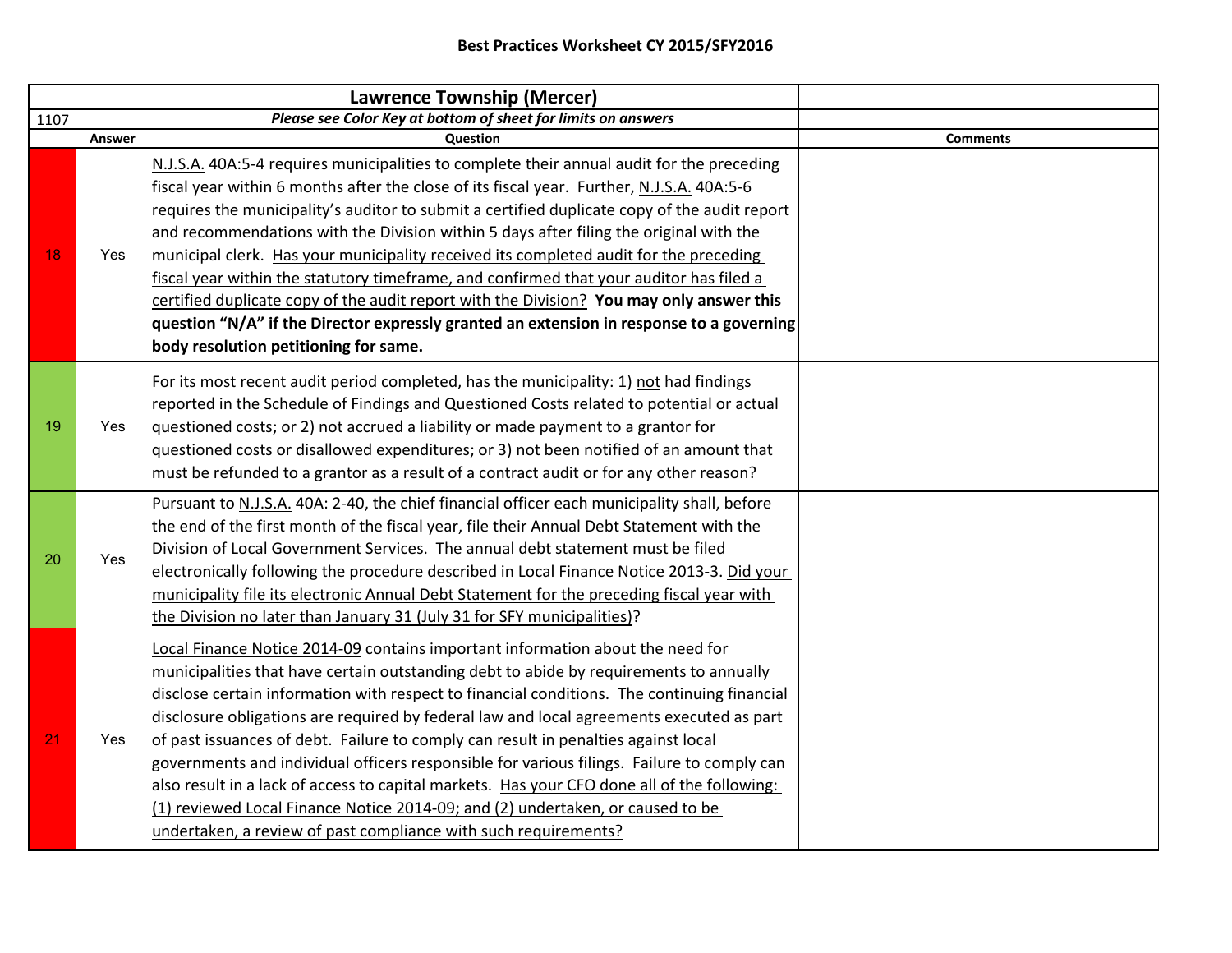|      |        | <b>Lawrence Township (Mercer)</b>                                                            |                 |
|------|--------|----------------------------------------------------------------------------------------------|-----------------|
| 1107 |        | Please see Color Key at bottom of sheet for limits on answers                                |                 |
|      | Answer | Question                                                                                     | <b>Comments</b> |
| 22   | Yes    | Is your municipality up to date and fully compliant with continuing disclosure obligations   |                 |
|      |        | as discussed in the previous question?                                                       |                 |
|      |        | <b>Procurement - P</b>                                                                       |                 |
|      |        | Municipalities and their agencies are allowed to prohibit the award of public contracts to   |                 |
|      |        | business entities that have made certain campaign contributions exceeding \$300 and to       |                 |
|      |        | limit the contributions that the holders of a contract can make during the term of a         |                 |
| 23   | Yes    | contract to \$300. A model ordinance concerning pay-to-play can be found at                  |                 |
|      |        | http://www.nj.gov/dca/divisions/dlgs/resources/muni_st_docs/ pay_to_play_ordinance-          |                 |
|      |        | contractor.doc. Has your municipality adopted a pay-to-play ordinance pursuant to N.J.S.A.   |                 |
|      |        | 40A:11-51 that is more restrictive than state statutory requirements?                        |                 |
|      |        | Pursuant to N.J.S.A. 52:15C-10(a), municipalities (among other government entities) must     |                 |
|      |        | notify the State Comptroller within no later than 20 business days of awarding most          |                 |
|      |        | contracts greater than \$2 million but less than \$10 million. For contracts \$10 million or |                 |
|      |        | more, N.J.S.A. 52:15C-10(b) requires written notification to the State Comptroller of any    |                 |
| 24   | N/A    | negotiation or solicitation no later than 30 days before advertisement; from which point     |                 |
|      |        | the State Comptroller has 30 days to approve the procurement moving forward unless           |                 |
|      |        | said period is waived. Further information on the law and applicable forms is available on   |                 |
|      |        | the State Comptroller's website. Did your municipality comply with the notice and            |                 |
|      |        | approval provisions of N.J.S.A. 52:15C-10 in the prior year?                                 |                 |
|      |        | The Prompt Payment Law, enacted as P.L. 2006 c.96, establishes timing standards for the      |                 |
|      |        | payment of obligations under a wide range of construction-related contracts. The law         |                 |
|      |        | seeks to ensure that contractors submitting bills for completed work are paid on a timely,   |                 |
| 25   | Yes    | established schedule, and that the full chain of subcontractors receive timely payment       |                 |
|      |        | from their hiring contractor. Local Finance Notice 2006-21 discusses the law and its         |                 |
|      |        | impact on local governments. Have your municipality's claim payment procedures been          |                 |
|      |        | reviewed by legal counsel and appropriate municipal staff to ensure compliance with the      |                 |
|      |        | Prompt Payment Law?                                                                          |                 |
|      |        | Has your municipality established a chain of command as required by N.J.A.C. 5:34-6.1(b)     |                 |
| 26   | Yes    | to ensure appropriate individuals are in place to determine when emergency                   |                 |
|      |        | procurement is necessary, and to ensure that the provisions for emergency purchasing set     |                 |
|      |        | forth in N.J.S.A. 40A:11-6 are properly implemented?                                         |                 |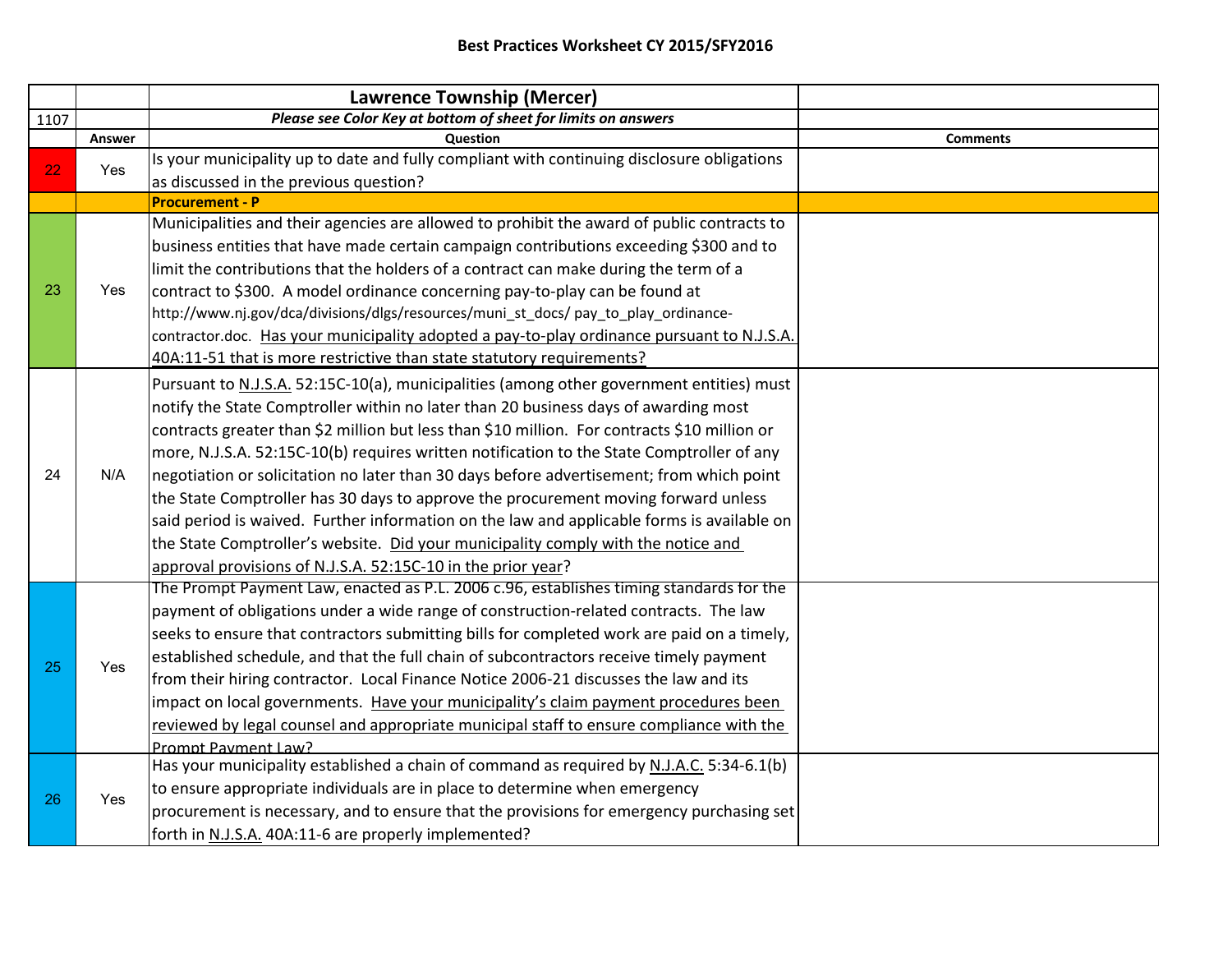|       |        | <b>Lawrence Township (Mercer)</b>                                                              |                 |
|-------|--------|------------------------------------------------------------------------------------------------|-----------------|
| 1107  |        | Please see Color Key at bottom of sheet for limits on answers                                  |                 |
|       | Answer | <b>Question</b>                                                                                | <b>Comments</b> |
|       |        | $N.J.S.A.$ 40A:11-5 (a)(i) states that, if a municipality utilizes the professional services   |                 |
|       |        | exemption from the Local Public Contracts Law, "The governing body shall in each               |                 |
|       |        | instance state supporting reasons for its action in the resolution awarding each contract      |                 |
|       |        | and shall forthwith cause to be printed once, in the official newspaper, a brief notice        |                 |
| $-27$ | Yes    | stating the nature, duration, service and amount of the contract, and that the resolution      |                 |
|       |        | and contract are on file and available for public inspection in the office of the clerk of the |                 |
|       |        | [] municipality". With respect to the award of professional services contracts, is your        |                 |
|       |        | municipality complying with the above referenced provision of the Local Public Contracts       |                 |
|       |        | Law?                                                                                           |                 |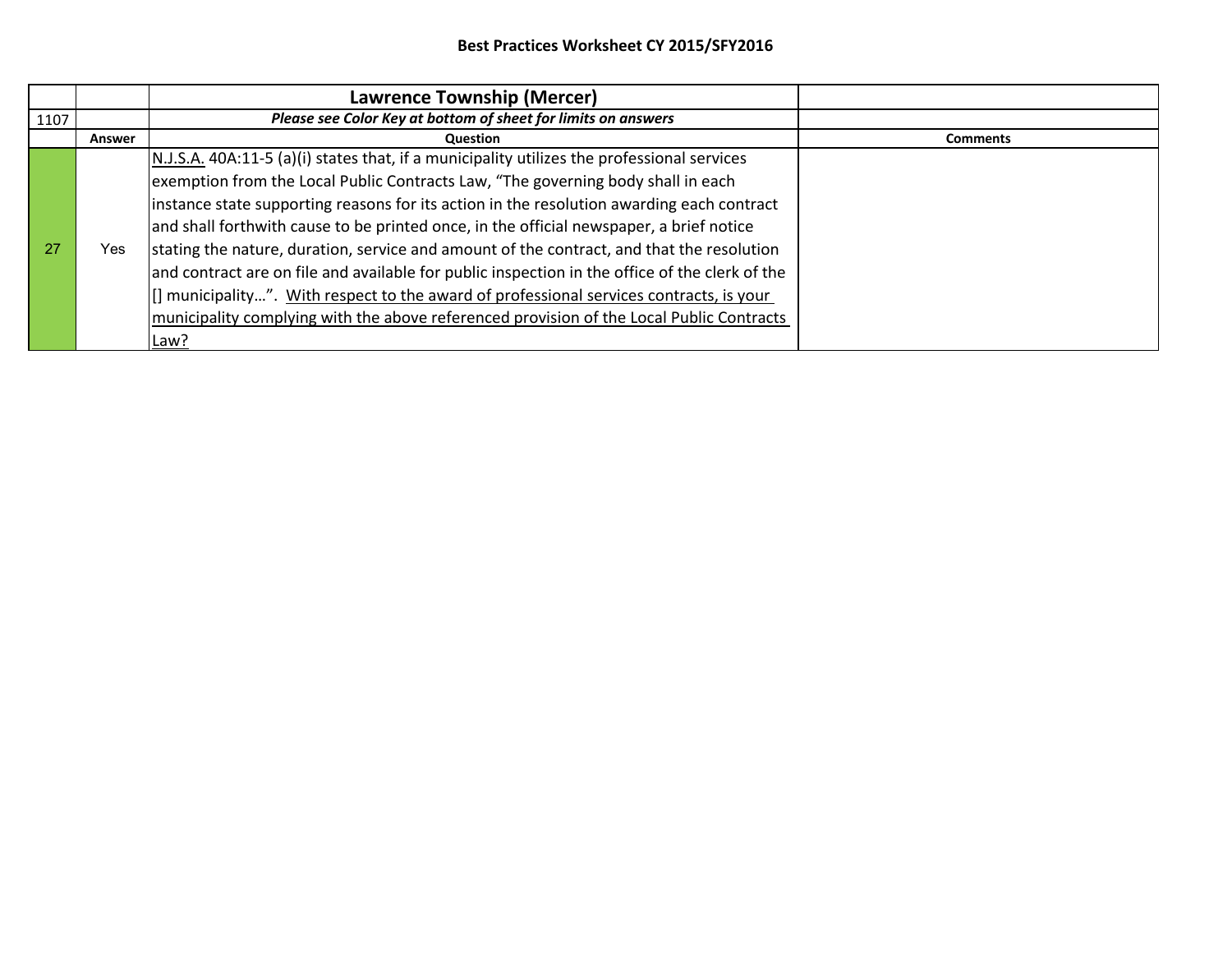|      |        | <b>Lawrence Township (Mercer)</b>                                                                                                                                                                                                                                                                                                                                                                                                                                                                                                                                                                                                                                                                                                                                                                                                                                            |                 |
|------|--------|------------------------------------------------------------------------------------------------------------------------------------------------------------------------------------------------------------------------------------------------------------------------------------------------------------------------------------------------------------------------------------------------------------------------------------------------------------------------------------------------------------------------------------------------------------------------------------------------------------------------------------------------------------------------------------------------------------------------------------------------------------------------------------------------------------------------------------------------------------------------------|-----------------|
| 1107 |        | Please see Color Key at bottom of sheet for limits on answers                                                                                                                                                                                                                                                                                                                                                                                                                                                                                                                                                                                                                                                                                                                                                                                                                |                 |
|      | Answer | Question                                                                                                                                                                                                                                                                                                                                                                                                                                                                                                                                                                                                                                                                                                                                                                                                                                                                     | <b>Comments</b> |
|      |        | <b>Budget Preparation and Presentation - BP</b>                                                                                                                                                                                                                                                                                                                                                                                                                                                                                                                                                                                                                                                                                                                                                                                                                              |                 |
| 28   | Yes    | In preparing your annual budget it is important for both the governing body and public to<br>understand the concept of surplus and how it accumulates (or declines) over the years. A<br>formal policy regarding surplus serves as a basis for decisions concerning future financial<br>solvency, and the lack of a policy could lead bond rating agencies to downgrade your<br>municipality's credit rating. In developing said surplus policy your CFO should analyze and<br>explain at least a five-year trend of surplus; illustrating the factors causing each annual                                                                                                                                                                                                                                                                                                   |                 |
|      |        | increase or decrease. A surplus policy with realistic and sustainable goals can then be<br>determined. Does your municipality have a written policy goal for the amount of surplus<br>available in support of municipal operations, and is this goal evaluated annually?                                                                                                                                                                                                                                                                                                                                                                                                                                                                                                                                                                                                     |                 |
| 29   | Yes    | In preparing your annual budget, it is important that the impact that current budgeting<br>decisions may have on future years' budgets be presented, evaluated and considered<br>before the governing body takes final action. Long term plans concerning revenue,<br>appropriations, tax levy, tax levy cap and surplus are critical to sustaining (or achieving) a<br>solid fiscal condition. Are budget projections 1) factoring in the impact that the current<br>year's budget may have on the future tax levy (as restricted by the levy cap) and future<br>surplus balances for at least two future year's budgets, and 2) are these budget<br>projections discussed with the governing body?                                                                                                                                                                         |                 |
| 30   | No     | Certain municipalities have indirectly pledged prompt payment (i.e. issued a guarantee) of debt<br>service with respect to debt issued by counties, independent authorities or developers. Bond<br>Rating Agencies (e.g. Moody's, Fitch, Standard & Poor's) have downgraded certain municipalities'<br>bond ratings to below investment grade for lack of preparation in the event a lender calls in a debt<br>guarantee. If your municipality guarantees any debt, are direct service revenues that may be<br>pledged against debt repayment monitored by the municipal CFO; and to the extent that cash flow<br>from pledged revenue will not satisfy the debt repayment, are sufficient funds held in reserve to<br>satisfy the guarantee or is an existing authorization in place to issue debt (e.g. a bond ordinance) in<br>the event a lender calls in the guarantee? |                 |
| 31   | No     | Do elected officials receive a written status report at least quarterly on all budget<br>revenues and appropriations as they correspond to the annual adopted budget?                                                                                                                                                                                                                                                                                                                                                                                                                                                                                                                                                                                                                                                                                                        |                 |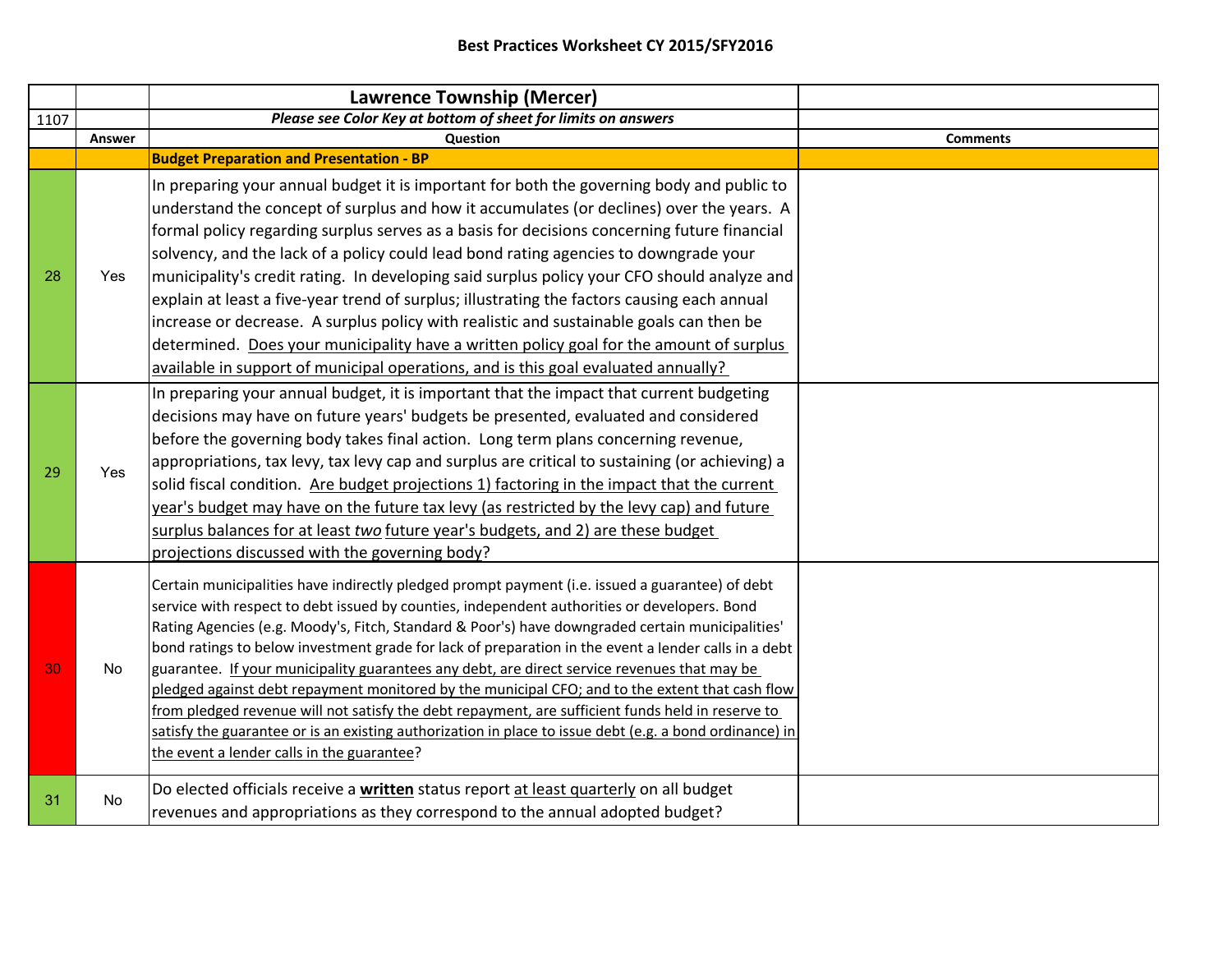|      |        | <b>Lawrence Township (Mercer)</b>                                                                                                                                                                                                                                                                                                                                                                                                                                                                                                                                                                                                                                                                                                          |                 |
|------|--------|--------------------------------------------------------------------------------------------------------------------------------------------------------------------------------------------------------------------------------------------------------------------------------------------------------------------------------------------------------------------------------------------------------------------------------------------------------------------------------------------------------------------------------------------------------------------------------------------------------------------------------------------------------------------------------------------------------------------------------------------|-----------------|
| 1107 |        | Please see Color Key at bottom of sheet for limits on answers                                                                                                                                                                                                                                                                                                                                                                                                                                                                                                                                                                                                                                                                              |                 |
|      | Answer | Question                                                                                                                                                                                                                                                                                                                                                                                                                                                                                                                                                                                                                                                                                                                                   | <b>Comments</b> |
| 32   | Yes    | In developing your multi-year capital plan, is your municipality dedicating sufficient<br>revenues to fund maintenance, repair and eventual replacement of infrastructure such as<br>roads, storm sewers, sanitary sewers and water systems?                                                                                                                                                                                                                                                                                                                                                                                                                                                                                               |                 |
| 33   | Yes    | N.J.S.A. 40A:4-5 requires that calendar year municipalities approve their introduced<br>budgets no later than February 10 (or August 10 for state fiscal year municipalities) unless<br>the Director sets forth a later date pursuant to N.J.S.A. 40A:4-5.1. Did your municipality<br>approve its introduced current year budget no later than the date provided by law or as<br>extended by the Director in Local Finance Notice 2014-21? This question may only be<br>answered N/A if your municipality is under State Supervision.                                                                                                                                                                                                      |                 |
| 34   | Yes    | N.J.S.A. 40A:4-10 requires that calendar year municipalities adopt their budgets no later<br>than March 20 (or September 20 for state fiscal year municipalities), unless the Director<br>sets forth a later date pursuant to N.J.S.A. 40A:4-5.1. Did your municipality adopt its<br>current year budget no later than the date provided by law or as extended by the Director<br>in Local Finance Notice 2014-21? This question may only be answered "N/A" if your<br>municipality is under State Supervision, or delayed its budget adoption because it<br>awaited a Division determination concerning a grant award or Transitional Aid award.                                                                                          |                 |
|      |        | <b>Health Insurance - HI</b>                                                                                                                                                                                                                                                                                                                                                                                                                                                                                                                                                                                                                                                                                                               |                 |
| 35   | Yes    | Does your municipality exclude from healthcare coverage part-time elected and<br>appointed officials (less than 35 hours per week)? Only answer "yes" if no part-time<br>elected or appointed officials receive health benefits. If your municipality has part-time<br>elected or appointed officials who elect to take State Health Benefits Program (SHBP)<br>health benefits (or receive a waiver for not doing so) by virtue of serving in their<br>position continuously since May 21, 2010, you must answer "No". If you answered<br>"No", please list in the Comments section the name and title of each elected or<br>appointed official receiving either health benefits or a waiver payment in lieu of health<br><b>benefits</b> |                 |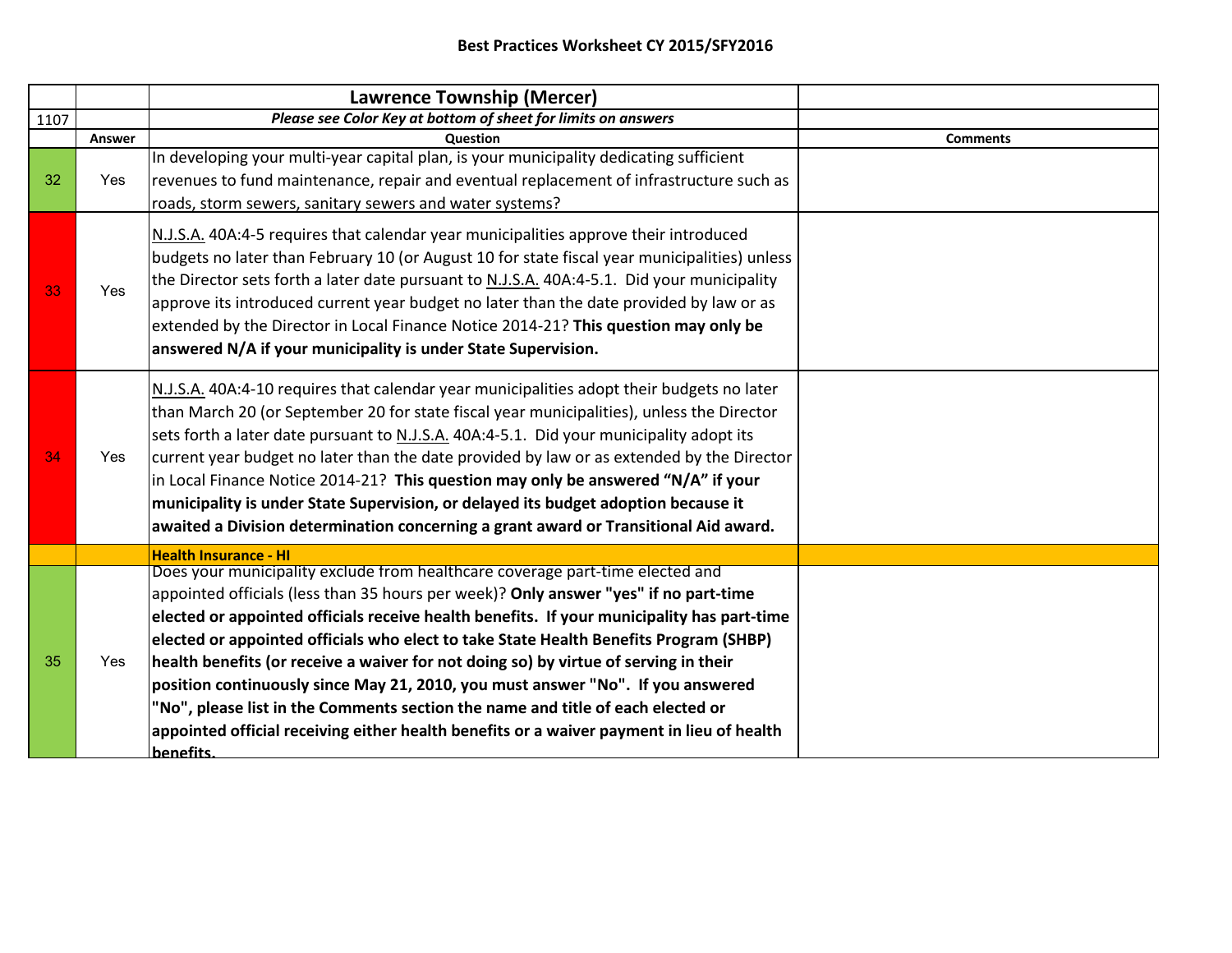|      |        | Lawrence Township (Mercer)                                                                                                                               |                 |
|------|--------|----------------------------------------------------------------------------------------------------------------------------------------------------------|-----------------|
| 1107 |        | Please see Color Key at bottom of sheet for limits on answers                                                                                            |                 |
|      | Answer | <b>Ouestion</b>                                                                                                                                          | <b>Comments</b> |
| 36   |        | Does your municipality conduct a monthly review of health benefit covered lives itemized                                                                 |                 |
|      | Yes    | on health insurance invoices to determine that health insurance invoices do not include                                                                  |                 |
|      |        | employees, former employees, spouses or dependents who should no longer be receiving                                                                     |                 |
|      |        | coverage?                                                                                                                                                |                 |
|      |        | Municipalities frequently contract with or designate insurance brokers to secure                                                                         |                 |
|      |        | healthcare coverage from insurance carriers. Brokers are typically paid by third-party                                                                   |                 |
|      |        | administrators (TPA's) hired to collect, review and pay healthcare bills. The municipality                                                               |                 |
|      |        | pays the TPA, who in turn pays the broker. Broker fees are often directly related to the                                                                 |                 |
|      |        | amount of insurance premiums or fees paid by the municipality (i.e. the higher the                                                                       |                 |
| 37   | N/A    | premium, the larger the broker's commission). Thus, the municipality-broker-TPA                                                                          |                 |
|      |        | arrangement is vulnerable to abuse because brokers could face conflicting incentives in                                                                  |                 |
|      |        | seeking lower-cost insurance alternatives. If your municipality contracts with or                                                                        |                 |
|      |        | otherwise designates an insurance broker, is the structure for broker payments set at a                                                                  |                 |
|      |        | flat-fee rather than on a commission basis (so as to mitigate the risk of brokers                                                                        |                 |
|      |        | recommending more expensive insurance coverage to earn higher fees)?<br>The State Health Benefits Program (SHBP) offers medical, prescription and dental |                 |
|      |        | coverage options for more than 850,000 participants, including employees, dependents                                                                     |                 |
|      |        |                                                                                                                                                          |                 |
|      |        | and retirees. All plans have substantial networks of healthcare providers, and provide                                                                   |                 |
| 38   | Yes    | services nationwide. 62% of municipalities, and 33% of counties, within New Jersey                                                                       |                 |
|      |        | participate in SHBP. If your municipality has non-SHBP coverage, as your collective                                                                      |                 |
|      |        | bargaining agreements come up for renegotiation, do your municipality's negotiation                                                                      |                 |
|      |        | proposals seek contract provisions allowing its employees to be switched to SHBP or                                                                      |                 |
|      |        | another non-SHBP plan of lesser cost?                                                                                                                    |                 |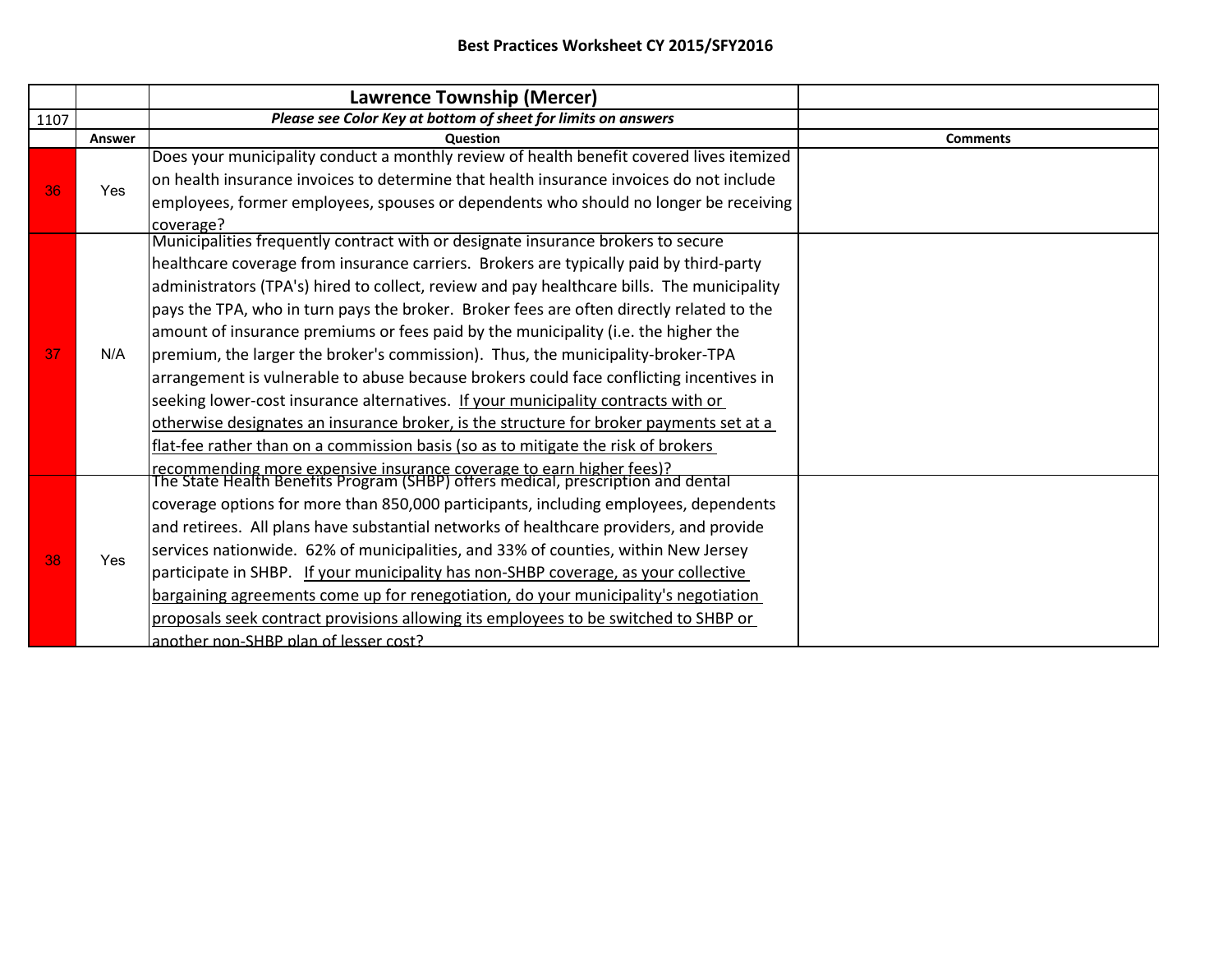|      |        | <b>Lawrence Township (Mercer)</b>                                                                                                                                                                                                                                                                                                                                                                                                                                                                                                                                                                                                                     |                 |
|------|--------|-------------------------------------------------------------------------------------------------------------------------------------------------------------------------------------------------------------------------------------------------------------------------------------------------------------------------------------------------------------------------------------------------------------------------------------------------------------------------------------------------------------------------------------------------------------------------------------------------------------------------------------------------------|-----------------|
| 1107 |        | Please see Color Key at bottom of sheet for limits on answers                                                                                                                                                                                                                                                                                                                                                                                                                                                                                                                                                                                         |                 |
|      | Answer | Question                                                                                                                                                                                                                                                                                                                                                                                                                                                                                                                                                                                                                                              | <b>Comments</b> |
|      |        | Prior to municipal officers and employees being required to substantially share in the cost<br>of their health benefits, there was no disincentive to officers and employees accepting<br>coverage even though they had alternative coverage. Many municipalities would offer<br>payments in lieu of health benefits to encourage officers and employees to voluntarily<br>drop coverage, provided they had coverage from another source. The policy often saved<br>money by replacing the expensive cost of providing health care with the less expensive<br>payment in lieu of health benefits. The need to pay officers and employees money to not |                 |
| 39   | Yes    | take a health insurance benefit they can receive from another source has lessened,<br>because the cost of premium sharing will cause officers and employees to drop coverage<br>if alternative coverage is available. Has your governing body had a thorough and<br>adequate discussion about its current policy regarding payments in lieu of health benefits,<br>its impact on the municipal budget, and whether said payments are still warranted?<br>"N/A" is only applicable where the municipality has a policy of not making payments in<br>lieu of health benefits.                                                                           |                 |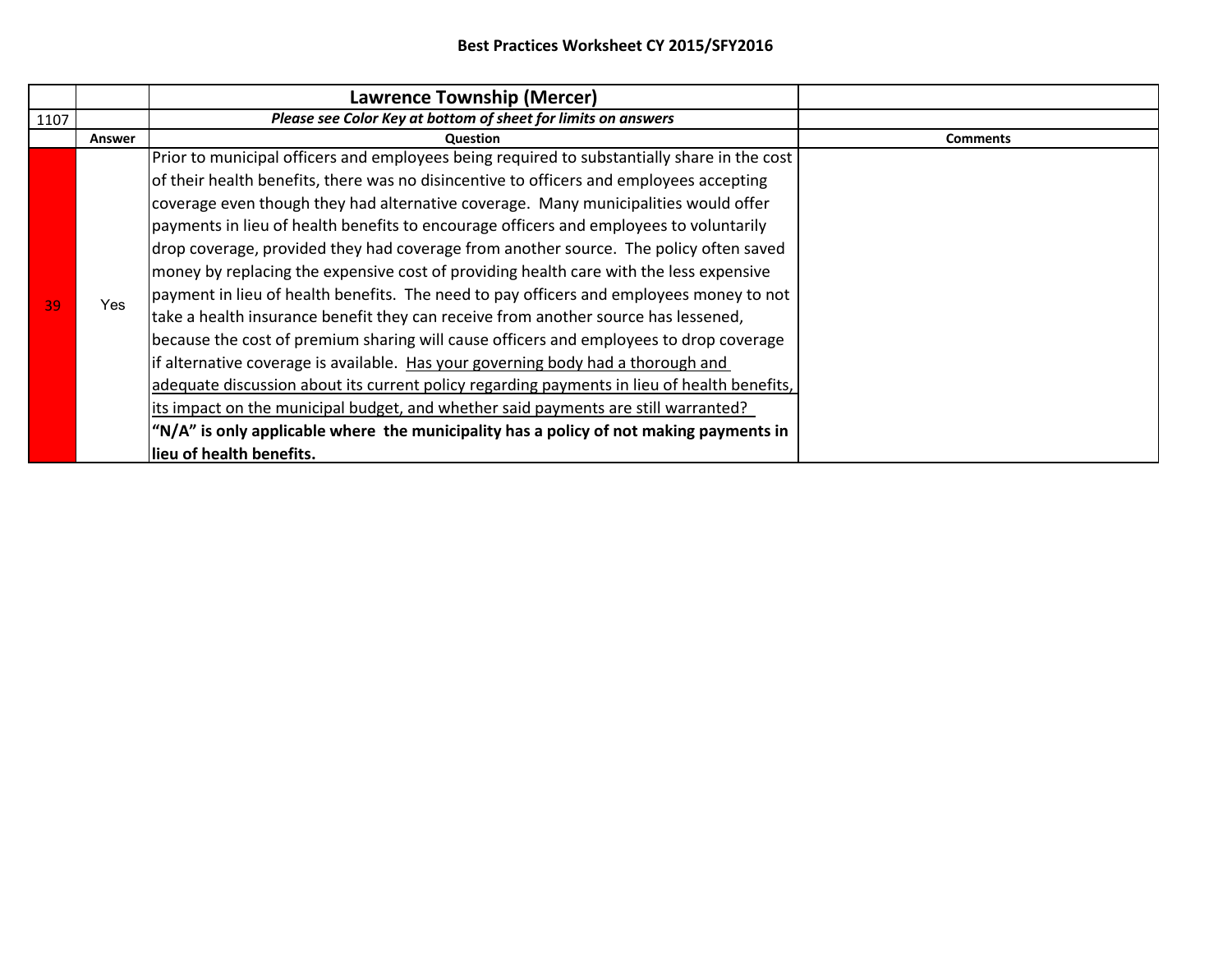|      |        | Lawrence Township (Mercer)                                                                                                                                                                                                                                                                                                                                                                                                                                                                                                                                                                                                                                                                                                                                                                                                                                                                                                                                                                                                                                                                                                                                                                                                                                                                                                                                                                                                                       |                 |
|------|--------|--------------------------------------------------------------------------------------------------------------------------------------------------------------------------------------------------------------------------------------------------------------------------------------------------------------------------------------------------------------------------------------------------------------------------------------------------------------------------------------------------------------------------------------------------------------------------------------------------------------------------------------------------------------------------------------------------------------------------------------------------------------------------------------------------------------------------------------------------------------------------------------------------------------------------------------------------------------------------------------------------------------------------------------------------------------------------------------------------------------------------------------------------------------------------------------------------------------------------------------------------------------------------------------------------------------------------------------------------------------------------------------------------------------------------------------------------|-----------------|
| 1107 |        | Please see Color Key at bottom of sheet for limits on answers                                                                                                                                                                                                                                                                                                                                                                                                                                                                                                                                                                                                                                                                                                                                                                                                                                                                                                                                                                                                                                                                                                                                                                                                                                                                                                                                                                                    |                 |
|      | Answer | <b>Question</b>                                                                                                                                                                                                                                                                                                                                                                                                                                                                                                                                                                                                                                                                                                                                                                                                                                                                                                                                                                                                                                                                                                                                                                                                                                                                                                                                                                                                                                  | <b>Comments</b> |
|      |        | <b>Personnel - PE</b>                                                                                                                                                                                                                                                                                                                                                                                                                                                                                                                                                                                                                                                                                                                                                                                                                                                                                                                                                                                                                                                                                                                                                                                                                                                                                                                                                                                                                            |                 |
| 40   | Yes    | The Fair Labor Standards Act (FLSA) is a federal law that establishes minimum wage,<br>overtime pay, recordkeeping, and child labor standards affecting full-time and part-time<br>workers in the private sector and in Federal, State, and local governments. The law<br>requires that overtime pay must be paid for all hours over 40 hours in a work week except<br>for those employees classified as exempt and thus not entitled to overtime. Management<br>employees such as elected officials, managers/administrators, municipal clerks, CFOs,<br>public works superintendents, police chiefs and other department heads are typically<br>classified as having exempt status and thus not entitled to overtime pay. Other municipal<br>employees may also be classified as exempt under the FLSA (you should consult with<br>labor counsel for more detailed guidance). Does your municipality refrain from paying<br>overtime to employees who are classified as exempt under the FLSA? In answering this<br>question, be aware that exempt status would also preclude overtime pay for time worked<br>during emergencies, attendance at night meetings, participation in training sessions, and<br>police "off-duty" assignments (a/k/a "Jobs in Blue"). Also, please note that compensated<br>leave time in lieu of cash payments is considered to be a form of overtime pay unless such<br>leave is utilized in the same pay period. |                 |
| 41   | Yes    | N.J.S.A. 34:13A-8.2 requires public employers, including municipalities, to file with the<br>Public Employment Relations Commission (PERC) a copy of all contracts negotiated with<br>public employee representatives. This includes, but is not limited to, collective bargaining<br>agreements, memoranda of understanding, contract amendments, and "side letter" or<br>'side bar" agreements. Copies of same may be emailed to contracts@perc.state.nj.us. Has<br>your municipality filed all current contracts with PERC?                                                                                                                                                                                                                                                                                                                                                                                                                                                                                                                                                                                                                                                                                                                                                                                                                                                                                                                   |                 |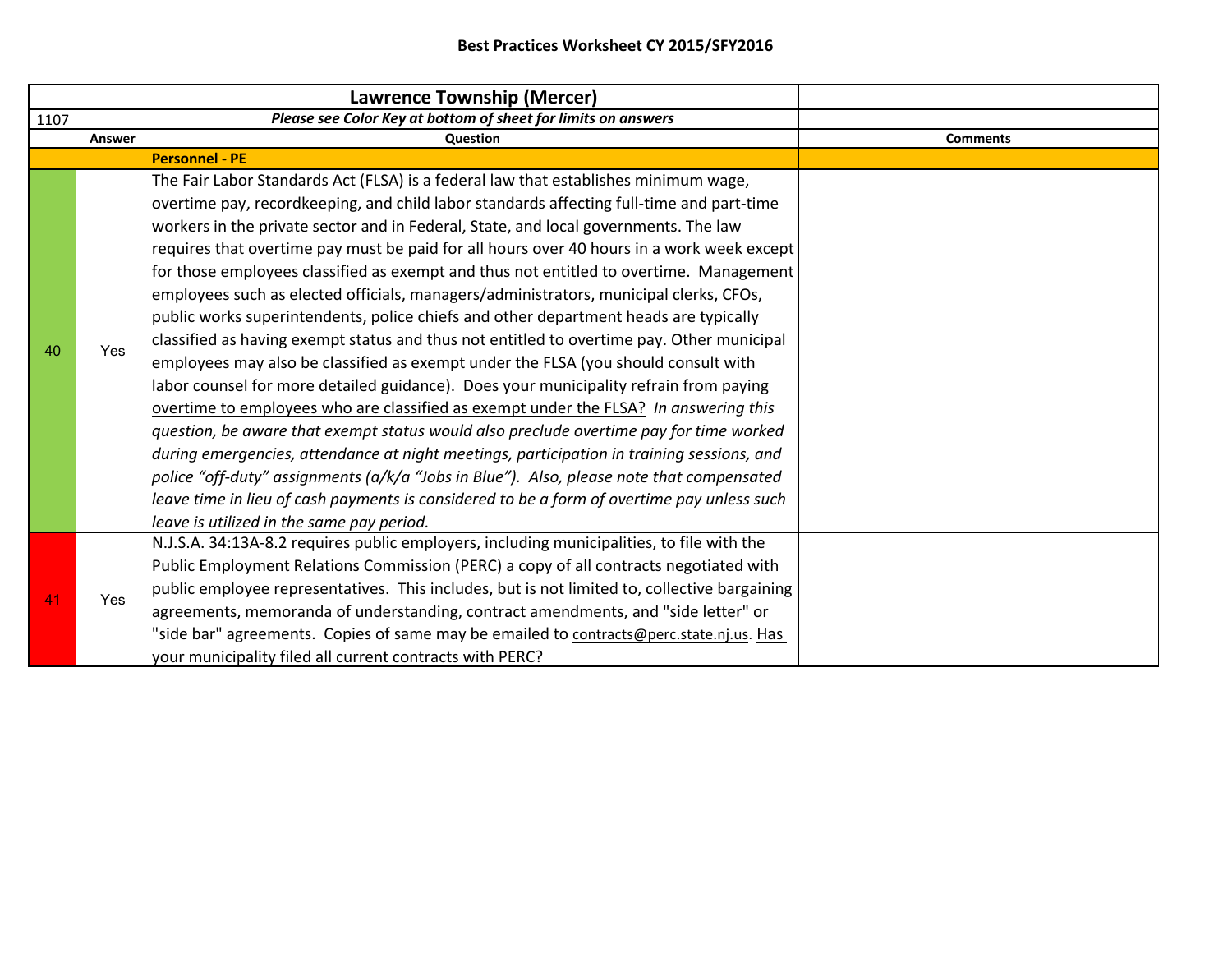|      |            | Lawrence Township (Mercer)                                                                |                 |
|------|------------|-------------------------------------------------------------------------------------------|-----------------|
| 1107 |            | Please see Color Key at bottom of sheet for limits on answers                             |                 |
|      | Answer     | <b>Question</b>                                                                           | <b>Comments</b> |
|      |            | Does your municipality make available to the public free of charge, either through an     |                 |
| 42   | Yes        | internet posting or on-site review, documents that show the current salaries of all       |                 |
|      |            | personnel?                                                                                |                 |
|      |            | Accurate records of employee time are critical not only for financial accountability, but |                 |
|      |            | also effective management of your workforce. Is your municipality ensuring that 1)        |                 |
|      |            | employees complete and file standardized forms, either electronically or by paper, to     |                 |
| 43   | Yes        | verify all employee time worked (e.g. time cards, electronic time keeping); 2) your       |                 |
|      |            | personnel/human resources office maintains records accounting for all employee leave      |                 |
|      |            | time earned and used; and 3) supervisors are reviewing and approving/denying employee     |                 |
|      |            | time and attendance documentation before those records are submitted to management        |                 |
|      |            | and, in the case of department heads, is such documentation reviewed and verified         |                 |
|      |            | independently?                                                                            |                 |
| 44   | <b>Yes</b> | Has your municipality instituted a policy to not compensate employees for sick leave      |                 |
|      |            | accumulated after a certain date?                                                         |                 |
| 45   | <b>Yes</b> | Does your municipality have a transitional duty program (light duty) to encourage         |                 |
|      |            | employees out on workers compensation to return to work?                                  |                 |
|      | No.        | The State Workers Compensation Law provides that, when an employee receives a work-       |                 |
| 46   |            | related injury producing temporary disability, the employee is entitiled to wage-         |                 |
|      |            | continuation equal to 70% of the employee's weekly wages, subject to a maximum            |                 |
|      |            | compensation as determined by the Commissioner of Labor. Does your municipality limit     |                 |
|      |            | benefits for work-related injuries to the above statutory benefit? The answer to this     |                 |
|      |            | question can be "prospective" if such a provision was imposed by an arbitrator in binding |                 |
|      |            | arbitration but the municipality is seeking to eliminate such a contractual obligation    |                 |
|      |            | Ithrough collective bargaining.                                                           |                 |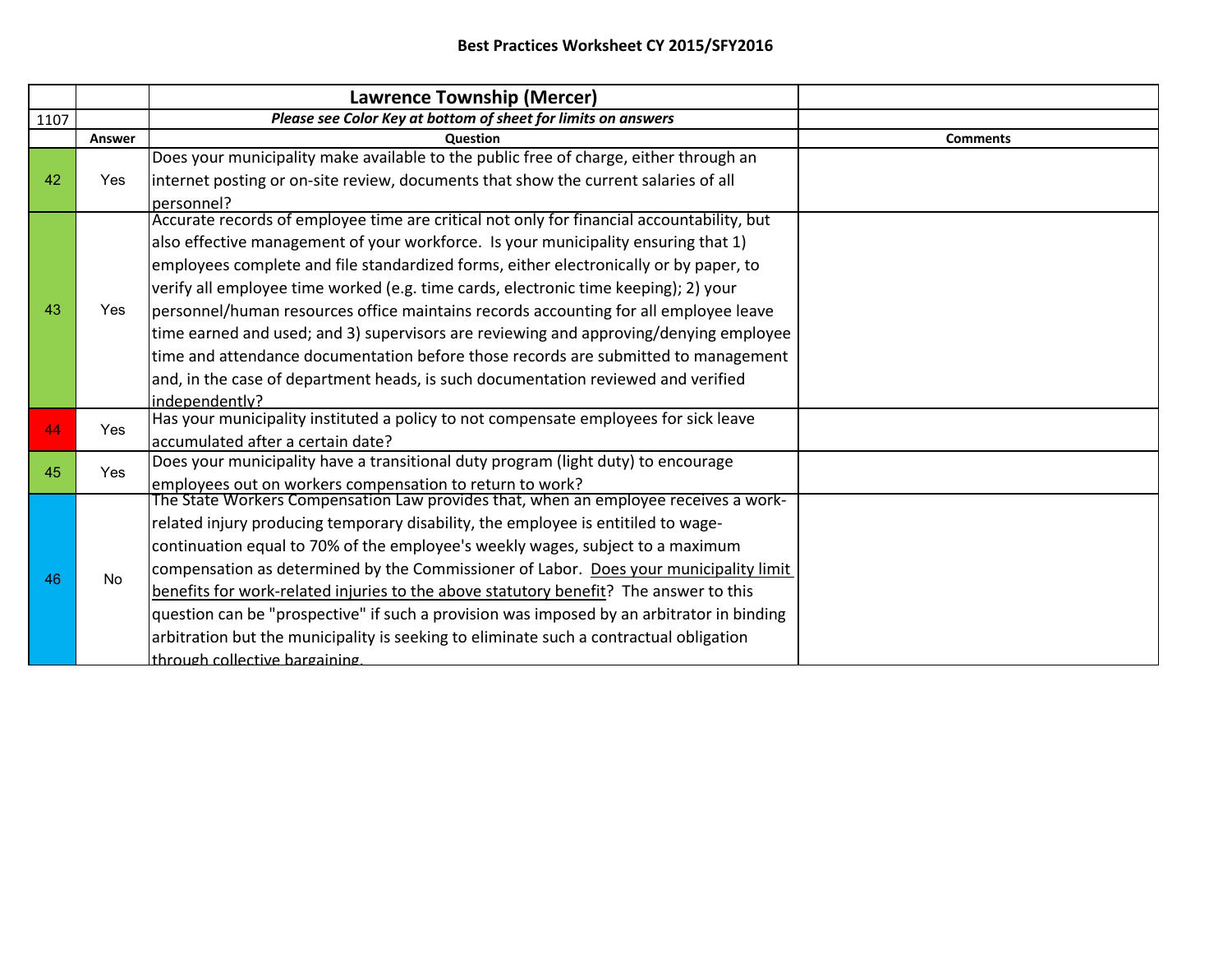|      |        | <b>Lawrence Township (Mercer)</b>                                                            |                 |
|------|--------|----------------------------------------------------------------------------------------------|-----------------|
| 1107 |        | Please see Color Key at bottom of sheet for limits on answers                                |                 |
|      | Answer | Question                                                                                     | <b>Comments</b> |
|      |        | The weekly benefit rate provided under the State Temporary Disability Law for a non-         |                 |
|      |        | work-related injury is calculated on the basis of claimant's average weekly wage. Each       |                 |
|      |        | claimant is paid 2/3 of their average weekly wage up to the maximum amount payable,          |                 |
|      | N/A    | which is \$604 for disabilities beginning on or after 1/1/15. Does your municipality refrain |                 |
| 47   |        | from supplementing the Temporary Disability benefit? The answer to this question can         |                 |
|      |        | be "prospective" if such a provision was imposed by an arbitrator in binding arbitration     |                 |
|      |        | but the municipality is seeking to eliminate such a contractual obligation through           |                 |
|      |        | collective bargaining. Only answer "N/A" if your municipality does not participate in the    |                 |
|      |        | <b>State Temporary Disability Program.</b>                                                   |                 |
| 48   | Yes.   | Has your municipality adopted an ordinance, resolution, regulation or policy eliminating     |                 |
|      |        | longevity awards, bonuses or payments for non-union employees?                               |                 |
|      |        | For any employees covered by a collective bargaining agreement, has your municipality        |                 |
|      |        | eliminated longevity awards, bonuses or payments for employees hired on or after a           |                 |
|      |        | specified date, and refrained from increasing longevity awards, bonuses or payments for      |                 |
| 49   | Yes    | employees hired before a specified date? The answer to this question can be                  |                 |
|      |        | "prospective" if such provisions were imposed by an arbitrator in binding arbitration but    |                 |
|      |        | the municipality is seeking to eliminate such a contractual obligation through collective    |                 |
|      |        | bargaining                                                                                   |                 |
|      |        | Employee personnel manuals or handbooks serve as a valuable tool to convey a                 |                 |
|      |        | municipality's policies, procedures and benefits. Many insurance carriers encourage the      |                 |
|      | No     | adoption of such a document and offer discounted rates for their use. These publications     |                 |
|      |        | should review employees' rights and obligations in areas ranging from discrimination,        |                 |
| 50   |        | safety, violence, and harassment to vacation and sick days, holidays, use of township        |                 |
|      |        | vehicles, smoking and political activity, among others. Has your municipality adopted or     |                 |
|      |        | updated an employee personnel manual/handbook by resolution or ordinance within the          |                 |
|      |        | last five years? If yes, please provide in the Comments section the date of the meeting      |                 |
|      |        | during which the personnel manual was adopted.                                               |                 |
|      |        |                                                                                              |                 |
|      |        |                                                                                              |                 |
|      |        |                                                                                              |                 |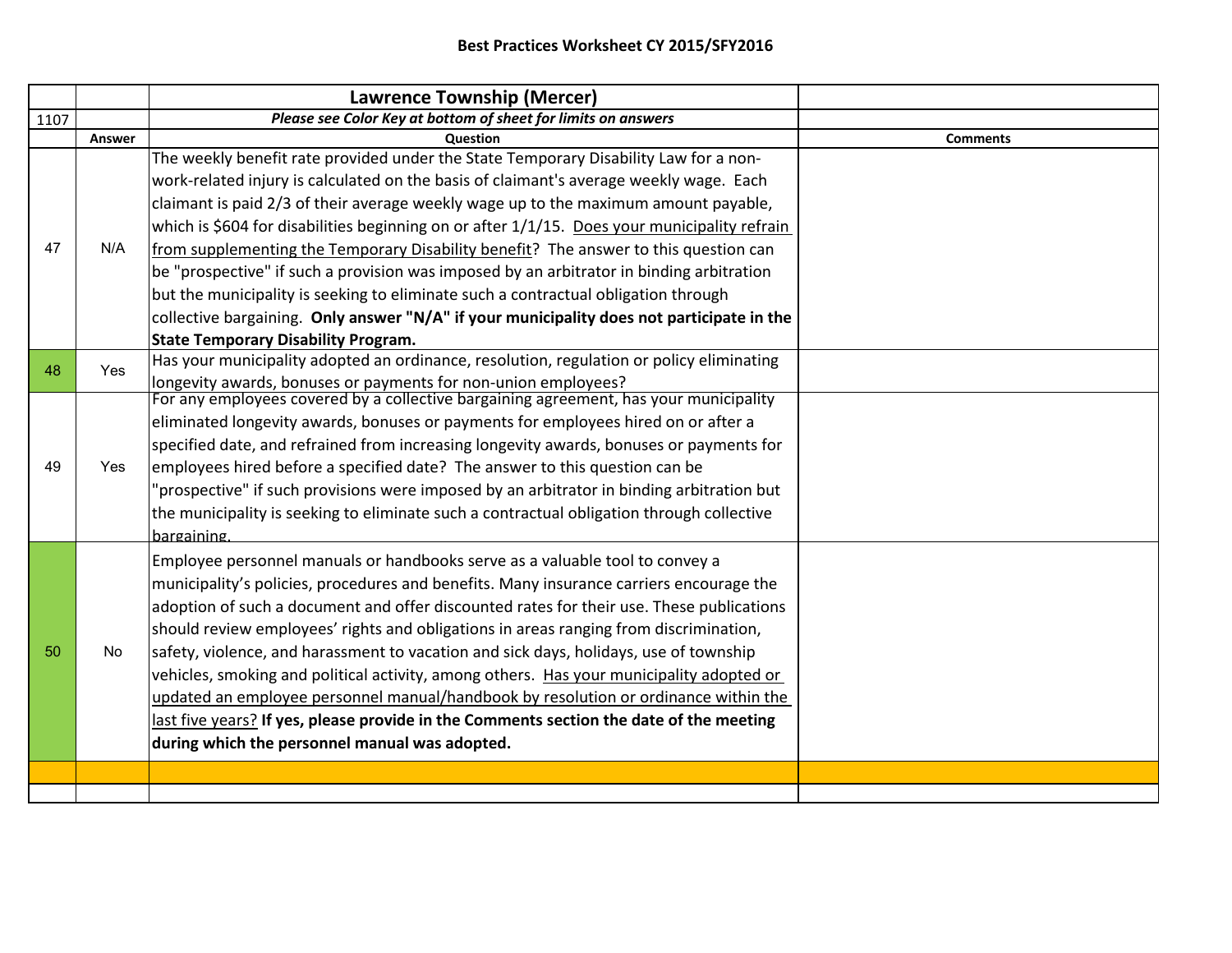|      |                                                                                             | <b>Lawrence Township (Mercer)</b>                                                                |                      |
|------|---------------------------------------------------------------------------------------------|--------------------------------------------------------------------------------------------------|----------------------|
| 1107 |                                                                                             | Please see Color Key at bottom of sheet for limits on answers                                    |                      |
|      | Answer                                                                                      | Question                                                                                         | <b>Comments</b>      |
|      | 0                                                                                           | Select                                                                                           |                      |
|      | 39                                                                                          | Yes                                                                                              |                      |
|      | 8                                                                                           | <b>No</b>                                                                                        |                      |
|      | 3                                                                                           | N/A                                                                                              |                      |
|      | $\mathbf{0}$                                                                                | Prospective                                                                                      |                      |
|      | 50                                                                                          | <b>Total Answered:</b>                                                                           |                      |
|      |                                                                                             |                                                                                                  |                      |
|      | 42                                                                                          | Score (Yes + N/A + Prospective)                                                                  |                      |
|      | 84%                                                                                         | Score %                                                                                          |                      |
|      | 0%                                                                                          | Percent Withheld                                                                                 |                      |
|      |                                                                                             |                                                                                                  |                      |
|      |                                                                                             | <b>Chief Administrative Officer's Certification</b>                                              |                      |
|      | I hereby certify that the information provided in this Best Practices Inventory is accurate |                                                                                                  | Certification $#(s)$ |
|      |                                                                                             | to the best of my knowledge.                                                                     |                      |
|      |                                                                                             |                                                                                                  | <b>Date</b>          |
|      |                                                                                             | Richard S. Krawczun, Municipal Manager/CFO                                                       | 15-Oct-15            |
|      |                                                                                             | <b>Chief Financial Officer's Certification</b>                                                   |                      |
|      | I hereby certify that the information provided in this Best Practices Inventory is accurate |                                                                                                  | Certification $#(s)$ |
|      |                                                                                             | to the best of my knowledge.                                                                     | O 0046               |
|      |                                                                                             | <b>Name</b>                                                                                      | <b>Date</b>          |
|      |                                                                                             | Richard S. Krawczun, Municipal Manager/CFO                                                       | 15-Oct-15            |
|      |                                                                                             | <b>Municipal Clerk's Certification</b>                                                           |                      |
|      |                                                                                             | I hereby certify that the Governing Body of the Lawrence Township in the County of               |                      |
|      |                                                                                             | Mercer will discuss the CY 2015/SFY 2016 Best Practice Inventory as                              |                      |
|      |                                                                                             | completed herein at a public meeting on October 20, 2015, with the Inventory results, and the    |                      |
|      |                                                                                             | certification thereof by the Chief Administrative and Chief Financial Officers, respectively, to | Certification $#(s)$ |
|      |                                                                                             | be stated in the minutes of said public meeting.                                                 | $C-1236$             |
|      |                                                                                             | <b>Name</b>                                                                                      | <b>Date</b>          |
|      |                                                                                             | <b>Kathleen S. Norcia</b>                                                                        | 15-Oct-15            |